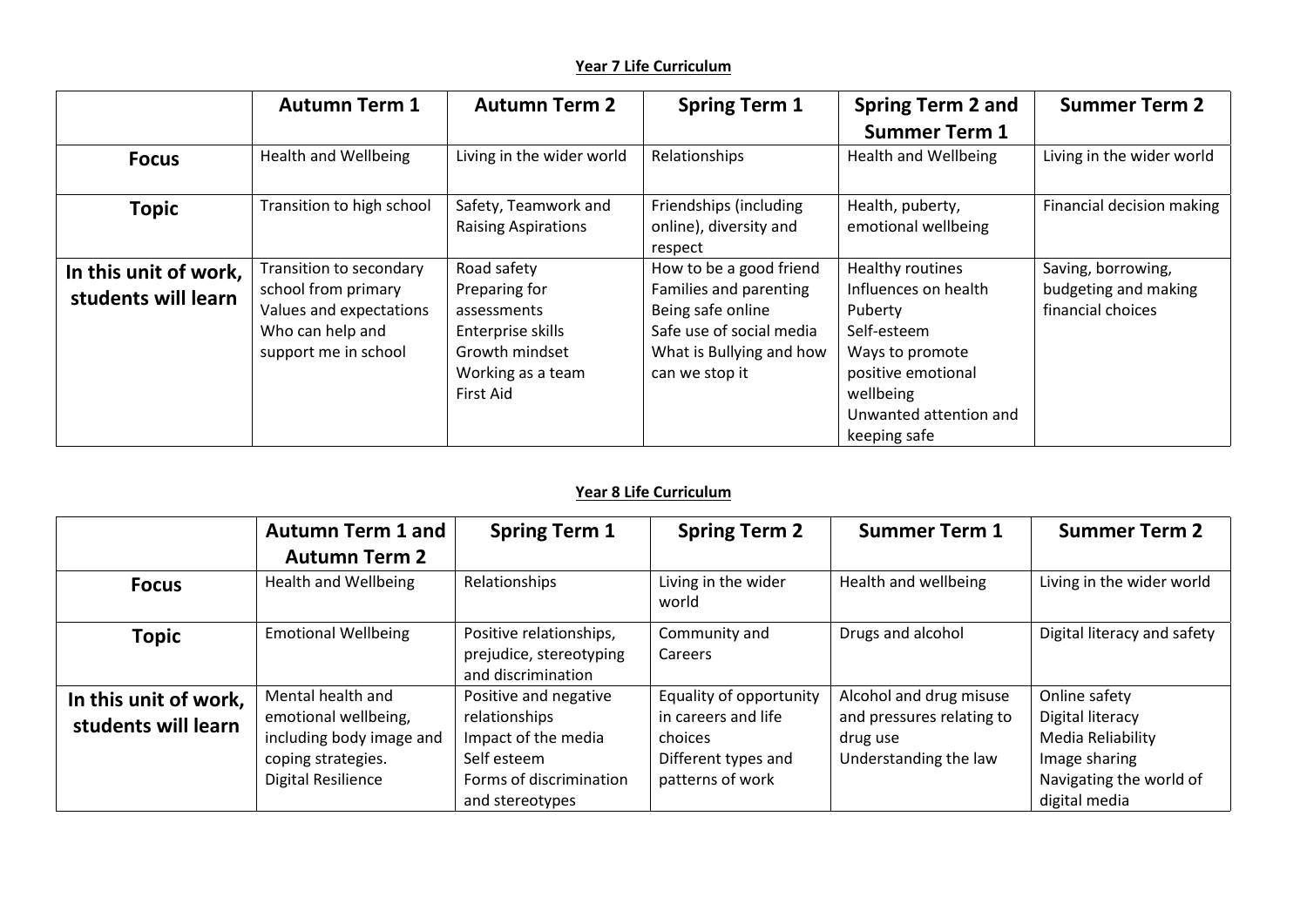|  | Positive online          |  |  |
|--|--------------------------|--|--|
|  | relationships, including |  |  |
|  | cyber bullying           |  |  |
|  | Sexual orientation and   |  |  |
|  | gender identity          |  |  |
|  |                          |  |  |

## **Year 9 Life Curriculum**

|                                              | <b>Autumn Term 1</b>                                                                                                                                     | <b>Autumn Term 2 and</b><br><b>Spring Term 1</b>                                                                                                                                                    | <b>Spring Term 2</b>                                                                             | <b>Summer Term 1 and</b><br>Summer 2                                                                                          |
|----------------------------------------------|----------------------------------------------------------------------------------------------------------------------------------------------------------|-----------------------------------------------------------------------------------------------------------------------------------------------------------------------------------------------------|--------------------------------------------------------------------------------------------------|-------------------------------------------------------------------------------------------------------------------------------|
| <b>Focus</b>                                 | <b>Health and Wellbeing</b>                                                                                                                              | Relationships                                                                                                                                                                                       | Living in the wider world                                                                        | Health and Wellbeing                                                                                                          |
| <b>Topic</b>                                 | Healthy physical and mental<br>health                                                                                                                    | Intimate relationships                                                                                                                                                                              | Setting goals and<br>employability skills                                                        | Healthy choices and lifestyle                                                                                                 |
| In this unit of work,<br>students will learn | Importance of sleep<br>Reframing negative thinking<br>Healthy routines<br>Promoting emotional wellbeing<br>Mental ill health, stigma and<br>getting help | Healthy and unhealthy<br>relationships<br>Relationships and sex<br>education<br>Consent<br>Contraception and the risk<br>of STIs and attitudes to<br>pornography<br>Marriage<br>Diversity and LGBTQ | Learning strengths<br>Career options and goal<br>setting<br>Employability and online<br>presence | Making the right choices<br>Attitudes towards drugs and<br>alcohol<br>Managing risks<br>Peer influence and organised<br>crime |